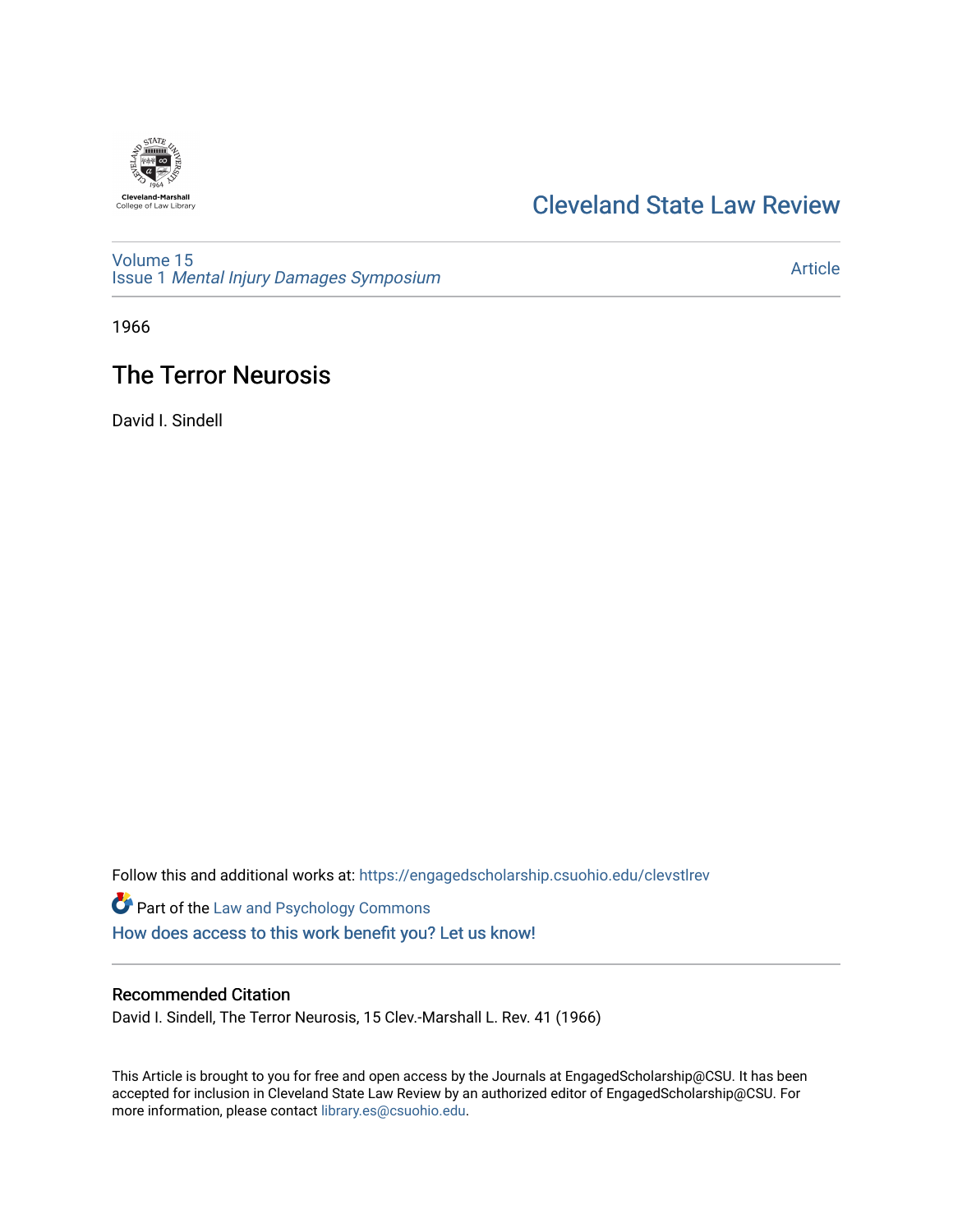## *The Terror Neurosis*

### *David I. Sindell\**

**N** 1934, Strauss and Savitzky wrote a paper' in which they elaborated a particular syndrome known as a "terror neurosis," and stated that it was frequently found in such natural disasters as earthquakes, or in sea or military disasters, and mining catastrophes. Physical injuries in these cases, they said, may be slight or absent. For this reason, Strauss and Savitzky objected to the use of the term "traumatic neurosis" on the ground that the neurosis had no physical cause as such.

The characteristics of the "terror neurosis" were that it always followed a severe threat to life, under circumstances in which the patient became aware of and extremely frightened by external physical forces, which in the examples given by these writers seem to be overwhelming.

It is axiomatic that the greater the threat to life, the more severe the reaction on the psyche. In an earthquake, mining disaster, war situation, air disaster, or sea tragedy-where there are seconds, minutes or hours of time during which there is an immediate, impending death threat, the mind is placed under intolerable stress. **A** person can be actually "scared to death." Part of his psyche may die, if he survives the ordeal.

In an accident which occurs suddenly and without forewarning, the stress of mind may occur during the seconds of impact, but there is generally little time to be "scared to death." The thought of what "might have happened," and the stress on the mind because of the physical trauma impacting the psyche do, of course, produce neuroses, and other mechanisms of escape from intolerable mental conflicts; but the point I wish to make is that the true traumatic neurosis has little to do with physical injury. Whether physical injury occurs or not, the terror neurosis can occur, if the threat to life is directed at a psyche that cannot withstand the mental torture of impending death.

In this world of natural disasters, and the man-made cataclysms of war, transportation and industrial disasters of the type where many individuals will be exposed to the imminent threat

**<sup>\*</sup> Of** the law firm of Sindell, Sindell, Bourne, Markus, Stern & Spero, of Cleveland; Instructor at Cleveland-Marshall Law School of Baldwin-Wallace College.

<sup>1</sup> Strauss **&** Savitzky, The Sequelae of Head Injury: The Psychogenic Factor, **91** Amer. **J.** of Psychiatry, **189-201** (July, 1934).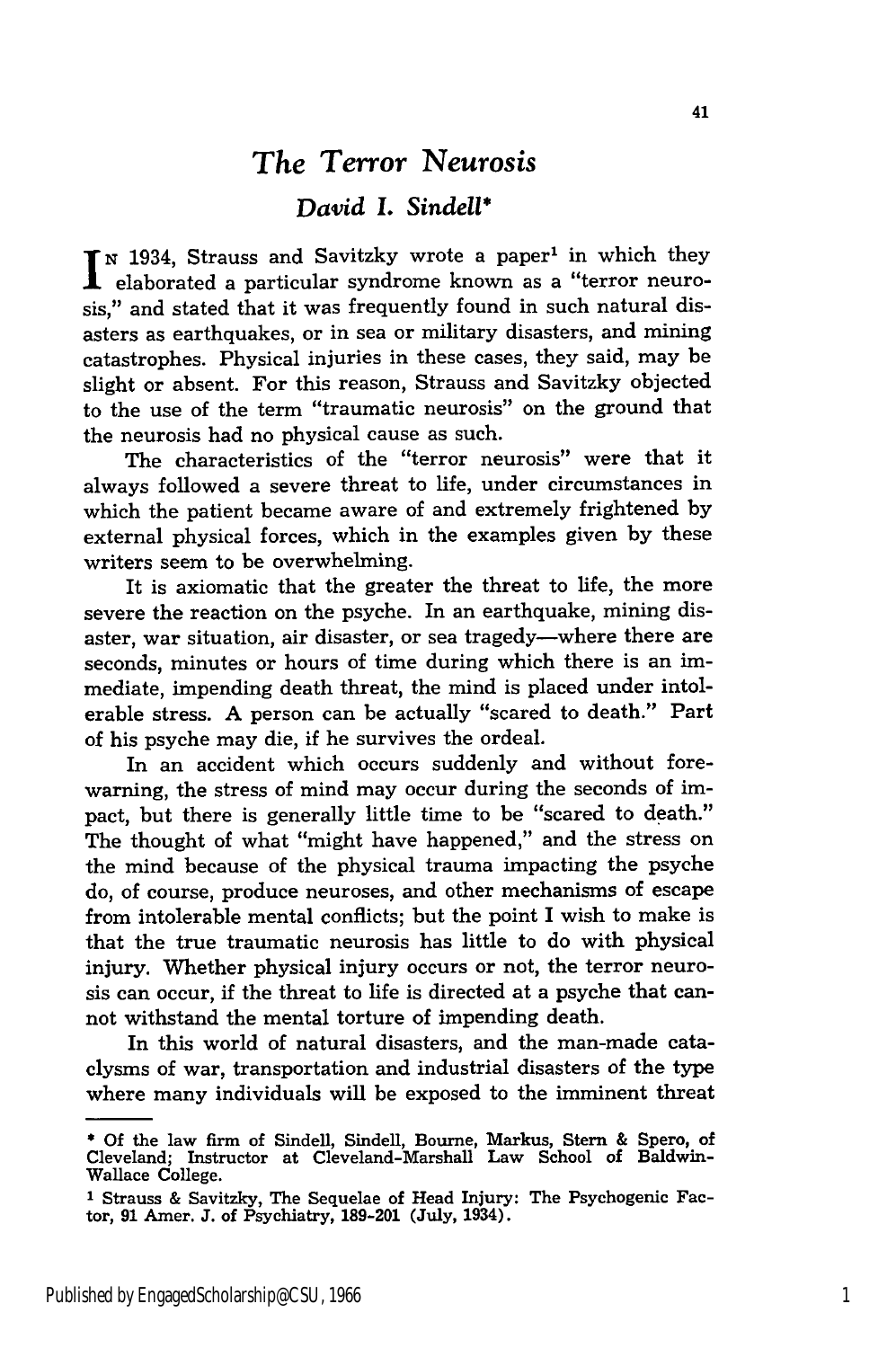of death, for long enough periods to "frighten them to death," the "terror neurosis" may occur more frequently, and lawyers will represent some of these casualties.

Recently, a new terror syndrome was discussed—the surgical threat to life. With the advances in surgery such as the attempt at repair of the heart, the patient is thrown into the intolerable choice of dying slowly, gambling for a new lease on life, or suddenly dying on the operating table. Once the choice is madethe contemplation of the surgery (and knowledge of the small chance of success) creates the same terror syndromes as any other conscious, slow, time-taking threat to life, such as the disasters discussed above.

A study of heart surgery patients made at Columbia Univer $sity<sup>2</sup>$  revealed the following:

The patients manifest perceptual distortions, visual and auditory hallucinations, disorientation and paranoid ideation. This phenomenon occurred in **38** per cent of the adult patients studied. It is likely that the actual incidence of this delirium may be even higher since the majority of patients included in this series were surveyed through the use of hospital charts. When personal interviews have been used, the incidence reported has been higher.

A discussion of the severest of the neurosis syndromesarising out of terror-might throw some light not only on this syndrome, but on the lesser neurosis syndromes, which lawyers must deal with in their daily practice.

The writer handled a case of "terror neurosis" arising out of the *Andrea Doria* sea disaster. The case demonstrates a cataclysmic mental injury occurring as a direct result of an overwhelming threat to life, the slight physical injury being a totally unimportant ingredient in the syndrome.

Because the "terror neurosis" follows a rather definable pattern, the reading of the case we are about to present might be more meaningful if we first discuss the findings of Friedman and Linn, two psychiatrists who were vacationing on the *Ile de France,* one of the rescue ships. They had a chance to observe some of the rescued passengers from the *Andrea Doria,* and later wrote down their interpretations.3

**<sup>2</sup>**Kornfeld, Zimberg & Malm, Psychiatric Complications of Open-Heart Surgery, 273 New England J. of Medicine, (6), 287-292 (Aug. **5,** 1965).

**<sup>3</sup>**Friedman & Linn, Some Psychiatric Notes on the Andrea Doria Disaster, 114 Amer. J. of Psychiatry, 426-432 (Nov., 1957).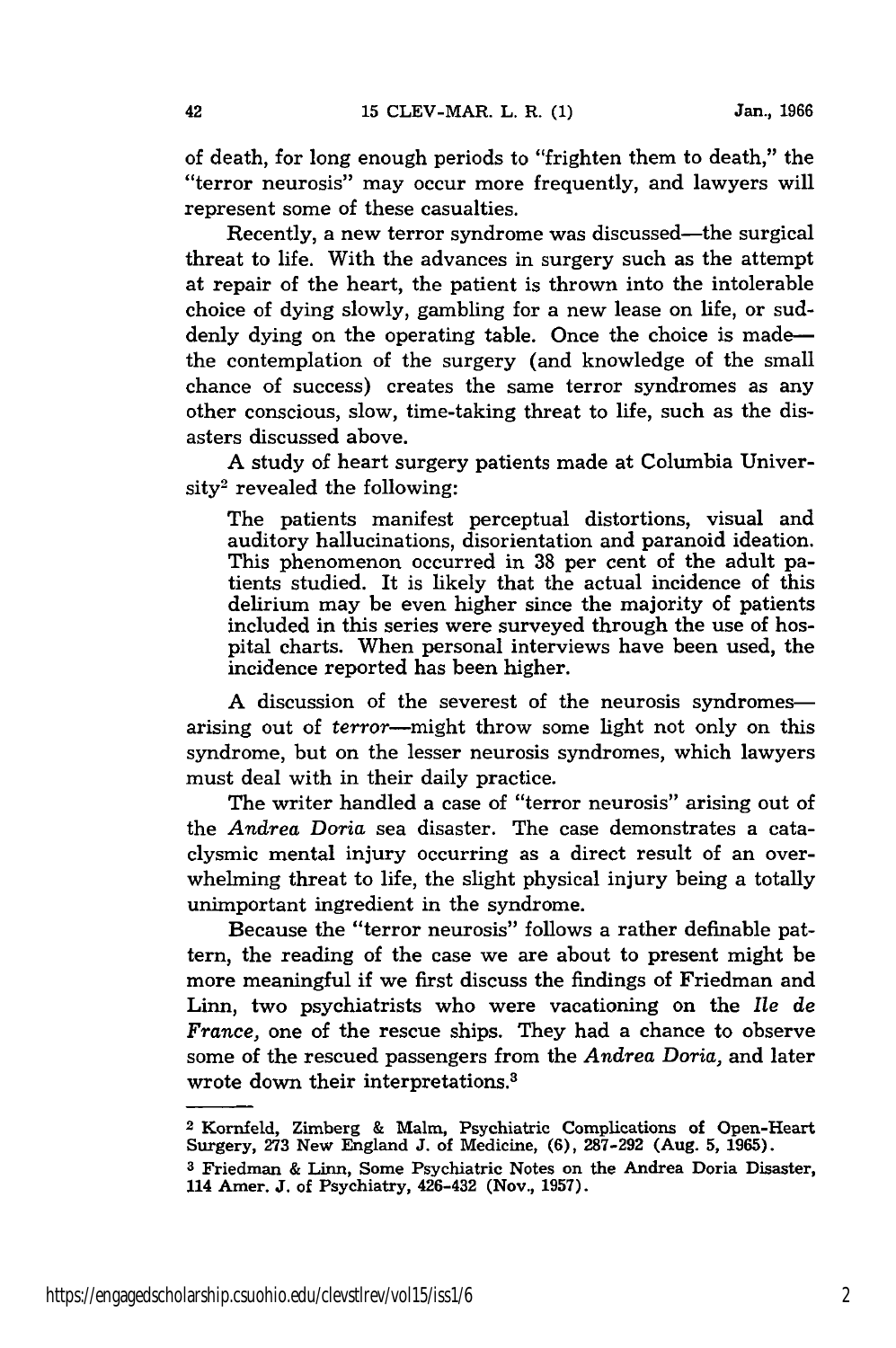In summary:

- (1) The *survivors demonstrated* two distinct phases of emo*tional state.*
	- (a) Initial psychic shock, acting as if they were sedated.
	- (b) Recovery phase when they had compulsions to tell the story over and over again.
- (2) *Latent prejudices and paranoid attitudes were released.*
	- (a) Blaming the ship owners for the disaster.
	- (b) "Italian" sailors are cowards, etc., etc. (The facts were just the opposite-the tales of heroism of the crew are many.)
- (3) *Lack of communication to advise what was happening, and* poor *rescue work were charged by the passengers.* (Facts were that the electrical system was knocked out on impact, and the crew controlled the panic and did a magnificent job of rescue work.)
- (4) *Leadership.*

Certain people with leadership qualities assumed the roles of leaders; and certain strong psyches thus became apparent, just as others completely broke down.

- (5) *Children* suffered less from the "terror syndrome" when accompanied by their parents.
- (6) *Identification lists* (after rescue) on which the immigrants' names appeared would have strengthened their mental states-the failure to have such lists stressed the original loss of identity when their passports were lost.
- (7) *Perceptual distortions occurred.* (One passenger thought a safety drill was going ongrumbled about the sight he saw and returned to bed; and awoke a few moments later when the true situation finally occurred to him.)
- (8) *Property.* People threw jewelry into the sea, after securing a seat on a lifeboat, as a kind of primitive sacrifice for being alive. Some left money and valuables behind purposely, and took only a toy, trinket, or a piece of fruit.
- (9) Some younger passengers arriving half-clad on the lie *de France* refused clothing (to exhibit narcissistic pleasure from the display of their bodies), while others gratefully accepted and wrapped themselves in proffered clothing.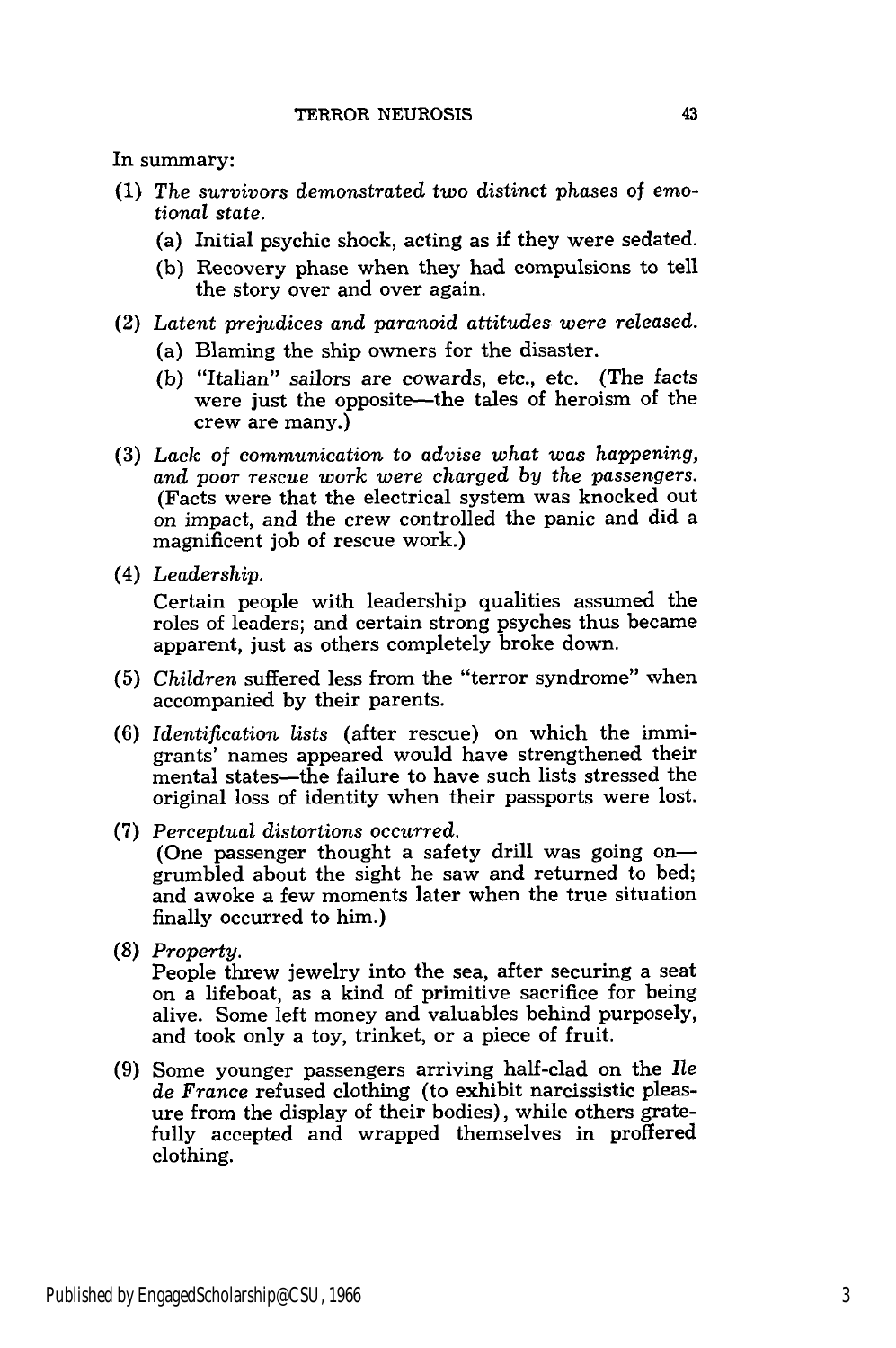44

The case we here discuss concerned a 22 year old Italian female immigrant. We shall tell the story as it developed in our file. (The names of the plaintiff and her parents are disguised):

The newspapers billed the upcoming TV show as the tragic story of the sinking of a great ship, well worth tuning in. The date was October 16, 1956, just three months after the tragic collision at sea occurred between the tremendous luxury cruise ship, the *Andrea Doria,* and the smaller, sleek passenger liner, the *Stockholm.* The advance publicity on the TV show said that the Circle Theatre presentation of "SOS From the Andrea Doria," was not perhaps as dramatic as the TV version of the "Titanic," shown at an earlier date, but well worth watching, since the disaster was so fresh in the minds of people from coast to coast.

The collision was indeed fresh in the mind of one particular young Clevelander, twenty-two year old Angela Riciolo, our plaintiff. In fact, her new foster parents, Mr. and Mrs. John Riciolo, along with Angela, thought it might be a good idea to switch on the TV that evening at 8:30 and see the startling movies of the disaster at sea, since, after all, they had been personally involved in the tragedy.

The hour-long film was tuned into their living room, and the family watched, entranced, as the horror of the collision of two great passenger ships was re-told. As the story unfolded on the small screen of their home, John and his wife, Felicia, found their minds wandering back to their arrival in New York City that Thursday morning, the 26th day of July, 1956. They were in New York to greet the newest member of their family, 22 year old Angela Riciolo, the daughter of John's sister, who still lived in a small village in Southern Italy. Unaware that the liner carrying Angela had been rammed amidship, during the night, the Riciolos boarded a taxi cab and instructed the driver to take them to Pier 84 where the *Andrea Doria* was scheduled to dock. The driver informed them the great ship had sunk during the course of the night. The Riciolos were stunned. The rescue ship finally brought Angela into port.

The *Doria,* explained the narrator of the TV show, carried 1,134 passengers and 572 crew members. The *Stockholm* had 534 passengers and over a hundred crew members. Unbelievably, only fifty persons died in the disaster. Scores were injured.

Suddenly the Riciolos were jolted back to the reality of their living room. Angela leaped from her chair, and screamed: "I'm afraid. I'm going to die. Somebody save me."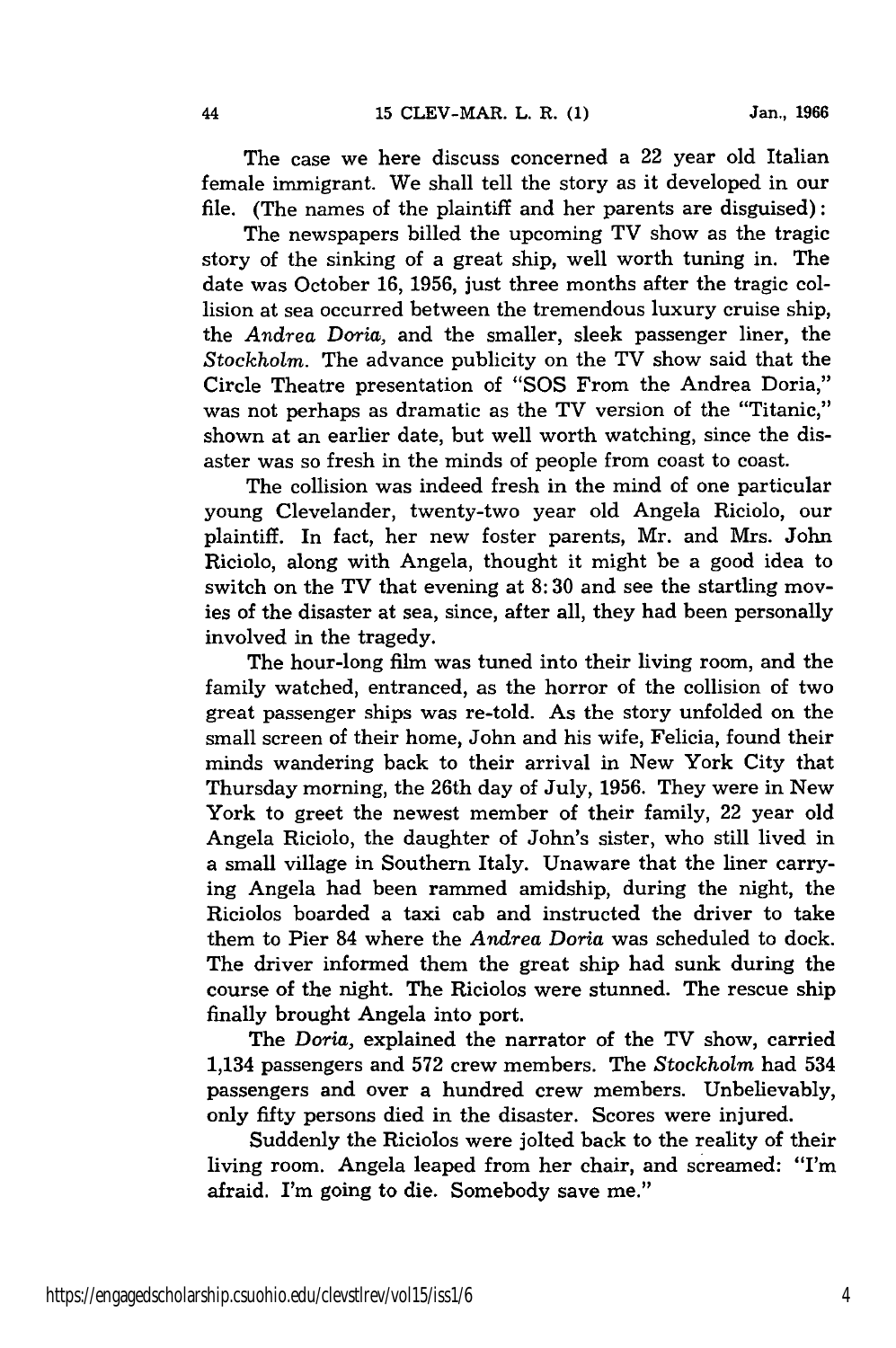She started running frantically around the room and finally hid behind the living room couch, sobbing like a child. The "terror neurosis" was precipitated by the TV program.

The *Stockholm's* razor sharp bow had struck its cruelest blow on C-Deck where the smallest and cheapest cabins of the *Andrea Doria* were crowded together and where most of the occupants of these cabins, like our plaintiff, were Italian immigrants. As the *Andrea Doria* listed on her side, parts of the C-Deck, normally at the ship's waterline level, sank beneath the waves. Those passengers who were not killed by the direct impact were drowned moments later as the waves rushed into the great hole torn in the side of the majestic liner.

The plaintiff heard again the screams that had awakened her from her deep sleep. She opened the door of her cabin and was terrified. Outside in the hall passengers were struggling against a stream of oil-blackened water flowing down the slippery, slanting stairways.

Along with everyone else, she tried heading for the top deck, where she remembered the life boats were. It was easier to crawl than walk. She recited the rosary instead of screaming for help. Everyone was too busy to help. It was a long climb to the top from C-Deck, and when our plaintiff got there she saw people climbing down ropes to get to the few life boats in the water below.

On the starboard side, two of the eight life boats were jammed in davits near the hole in the side of the ship. The other six could be launched, but it was impossible to secure them to the side of the ship for boarding because of the 22 degree list. Therefore, the boats had to be lowered into the water and the passengers were forced to climb down the side of the ship on swaying ladders or to shinny down ropes.

When life boats finally arrived from rescue ships such as the great *Ile de France,* the wounded *Stockholm,* the freighter Cape *Ann,* the Navy transport *Pvt. William H. Thomas,* the tanker *Robert E. Hopkins,* and the cutter *Owasco,* it was still necessary for the *Doria's* passengers to use the ropes to the life boats.

It was too much for our plaintiff. She refused to climb that great distance down the ship's side into the swirling black ocean. She ran back to her cabin and hid. The ship was going down, and she would have gone with it, except for a sailor who found her shivering in her cabin. He took her back up to the top deck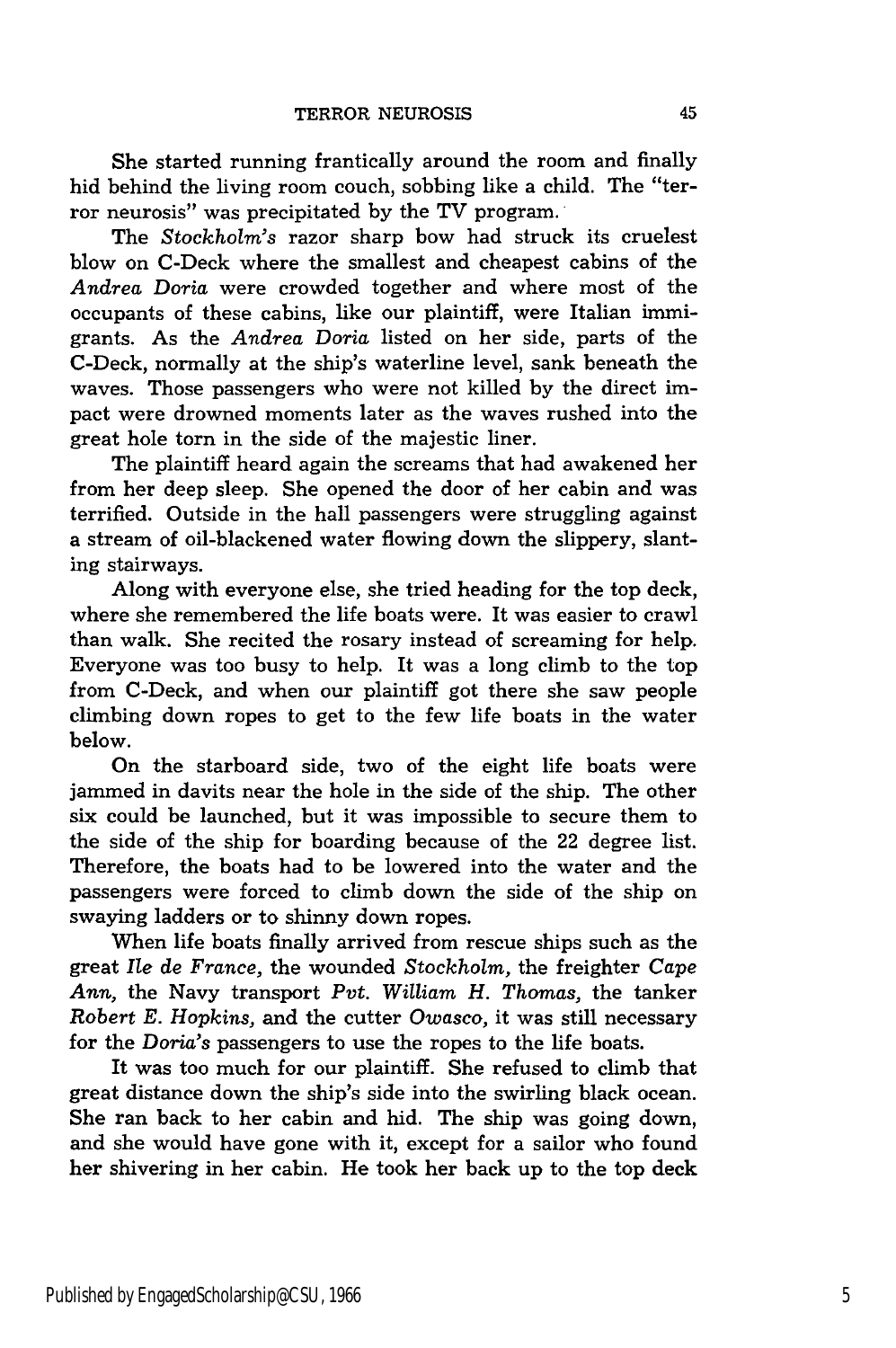46

and forced her to climb down a small swinging rope ladder to a life boat.

As she hid there behind the couch, plaintiff participated in the nightmare all over again. The next morning she started out to take the bus to the sweater manufacturing plant where she worked. But suddenly she forgot where the bus stop was. She returned home. During the next three days she became more disturbed. She could no longer go to work, and hid in her room. Someone was trying to get her, she told her distraught foster parents. They took her to a neighborhood doctor four days after the TV program. She became more and more confused, one day screaming she was afraid, another that she was glad to be alive. The pain in her head was becoming unbearable. She couldn't sleep and talked about suicide.

Three days later, she was taken to a psychiatrist, who diagnosed an approaching catatonic state. She had developed a severe type of dementia praecox, characterized by negativism and incoherence. She was completely irrational.

Seven days after plaintiff had viewed "SOS From the Andrea Doria," she was admitted to a Cleveland hospital under the care of a psychiatrist. We assisted the doctor in delving into her background by sending one of our co-attorneys to her home town in Italy. Counsel discovered that the plaintiff was the youngest of a family of seven. She was born of normal pregnancy in a small Italian town near Rome, into a healthy, happy family. There was no evidence of mental disease in her family history. Her father died when she was three years old. She was the baby, and her brothers and sisters were protective towards her. She slept in one great bed with her sisters. The family was deeply religious. Angela, in fact, at one time even considered entering a convent. But her mother was quite old, so she decided to remain home.

When plaintiff was 17 years old, it was arranged that she would be adopted by her mother's childless brother and sisterin-law who lived in America. There she would have a chance none of her brothers or sisters had. She would be sent to the land of golden opportunity, and some day would return to Italy, well-educated, and wealthy. However, it took five years before the arrangements could finally be made to bring her to the "promised land." In the meantime, she had become attracted to a young man from her own village. The trip to America was de-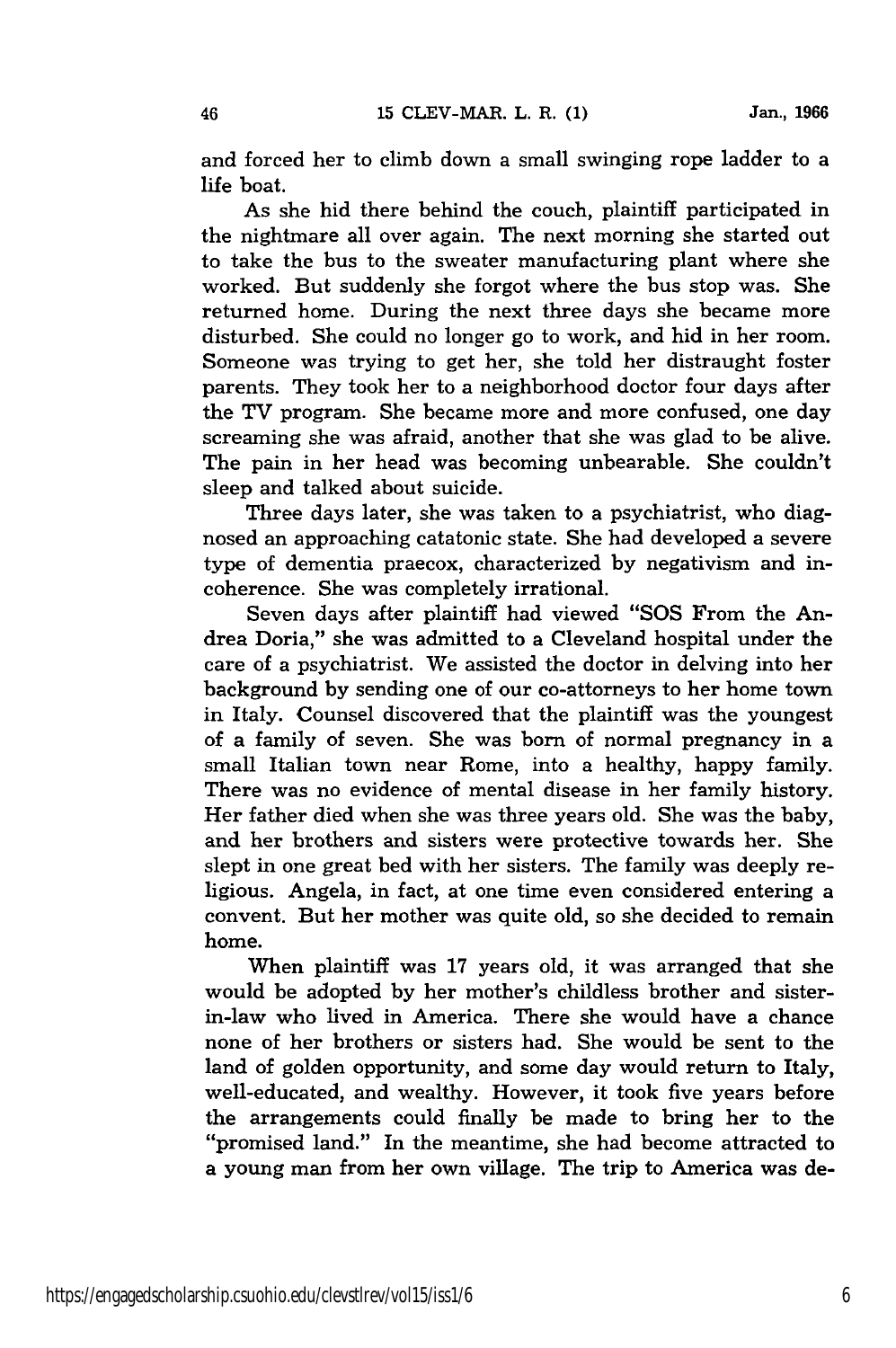cided upon anyway. It was a sad goodbye, but there was so much to look forward to. For the first time in her life she would have a room and a bed of her own. She was given a few pieces of gold, and best of all the family's prized trinkets, a statue and some beautiful Italian jewelry.

A 22 year old Angela was bound for a new life, a life that promised great things for her. When she stepped aboard the *Andrea Doria* that sunny day in July, she carried with her, her two proudest possessions, her beautiful new passport and her family's "great wealth." After the collision, Angela had no time to look for either of these possessions. She was terror stricken and had forgotten all about her precious belongings, particularly her passport, for which she had waited five years.

Once confined in the hospital, it was quite evident she had lost her identity. She complained about the loss of her property and her passport.

As Drs. Friedman and Linn observed:

A considerable number of passengers on the *Andrea Doria* were immigrants coming to the United States, for whom the catastrophe represented a complete loss of identity in both the physical and psychological sense. For members of this group, the loss of their passports constituted the end of their individuality; in contrast to the tourists, for whom the loss of passports was merely a transitory predicament which failed to damage their identity: they could always return to their background, their money and their roots.

But for the immigrant, the passport symbolized not only his individual identity, but also his sense of belonging, and it is not surprising that to save it was of greater importance to him than the saving of physical property. Those who could save their passports managed to maintain their pride, even if they had lost all their material belongings; those who failed to save them became "stateless persons" temporarily at any rate, whose whole sense of belonging went down with the *Andrea Doria.*

Although plaintiff was 22 at the time of the collision, she was really a child at heart. She had been sheltered all her life by her close-knit family in the little Italian village, and this was her first excursion into the world.

Friedman and Linn pointed out that where children were separated from their parents during the sea rescue, the shock was much greater.

They pointed out that during World War II it was repeatedly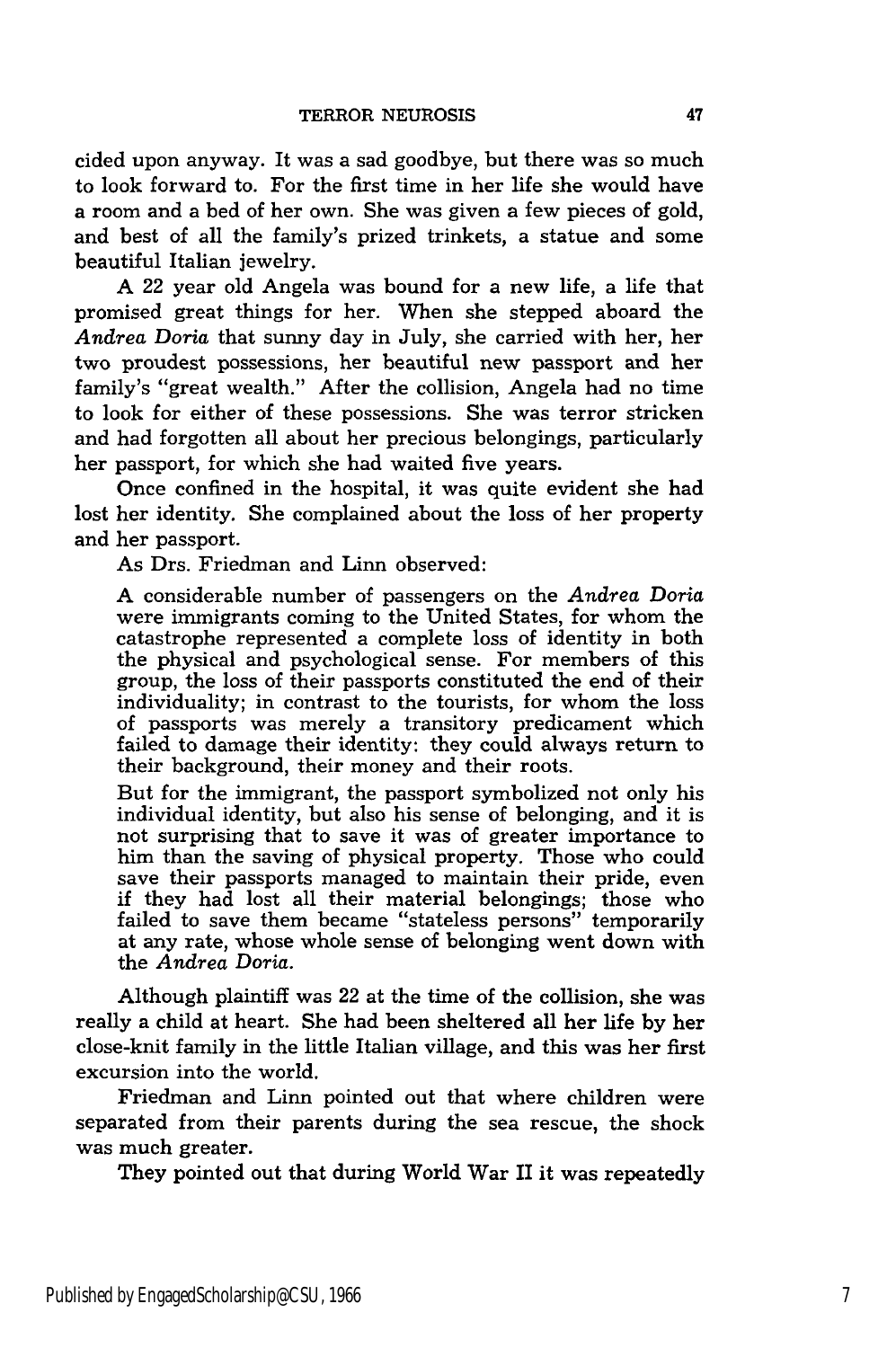observed that children exposed to extremely violent bombing scenes, even those partly buried by debris, showed no particular signs of having been affected if they were in care of a parent or a close relative. Bombed-out children, related the doctors, would arrive at the shelter in the middle of the night, showing no undue disturbance when accompanied by parents. Serious psychological disturbances were confined largely to children separated from their parents during such experiences.

It was the main conclusion of the Freud-Burlingham reports (continued the doctors) that such disasters as war have comparatively little significance for children so long as they only threaten their lives or material comforts, but become enormously important the moment they break up family life and uproot the first emotional attachments of the child within the family group.

The stress of being alone, without family, friends or anyone who could speak her native tongue, made the shock all the more profound. Her psychiatrist also emphasized that the emotional stress of the sinking of the great ship, that was supposed to be "unsinkable," was a basic cause of plaintiff's illness.

Upon first being admitted to the hospital, she was resistive, negativistic, at times combative and refused to eat. Heavy sedation was often necessary, and it became necessary to tube-feed her because of her refusal to eat. While she was in the hospital she was treated by a combination of 75 shock treatments, and subcoma insulin. She thought she was the victim of vicious persons trying to do away with her. They were trying to poison her food. She no longer would submit to any instruction, by people in authority, and in fact, found it a problem to even dress herself. Angela spent a good part of her early days in the hospital wandering up and down the halls, in her nightgown, telling passersby she was "wise to them." "They were trying to get me," she would say. She would talk only in Italian, even though she could speak some English, and then mimicked nurses who could not understand her.

"I'm going to die," she announced. She demonstrated hostility to the *Andrea Doria,* her foster parents, her lawyer, and everyone else. She accused her foster mother, an elderly, gentle woman, of wanting to kill her.

Throughout plaintiff's four-month stay in the hospital, she was sure that she was "possessed of the devil." This echoed a common belief in Italian lore that if you are mentally ill, the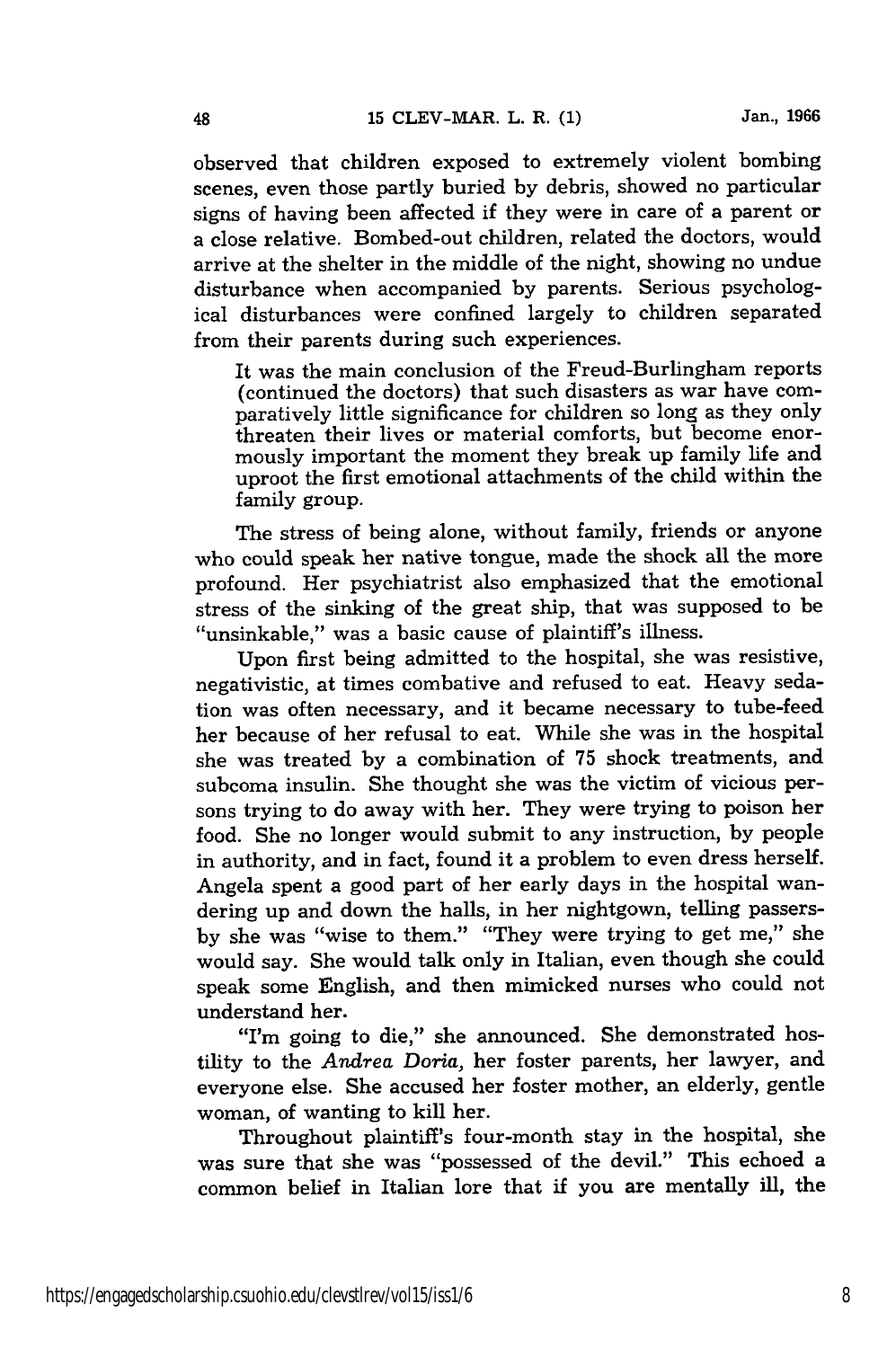devil has a hold on you and must be driven out. One day plaintiff would jabber to herself, "I think I go to Italy," and smile happily. While the next, she might scream she must escape from the persons who were trying to poison her. The only thing that would interest her was her religion, and often she would visit the shrine so that she could kiss the statue of Jesus. She prayed constantly and went to confession often, but would often forget what she had done, and then would accuse the doctors and nurses of keeping her from confession.

My aunt says that I am interfering with her husband. He brought me flowers and candy yesterday, but I didn't want him to. He is having an affair with another woman. . **.** . I'm going to die, I know I am. If only I had never left my mother. I would have never have gone crazy.

After plaintiff returned to her foster parents' home, an Italian speaking psychologist took over. She also returned to the hospital periodically for treatment. She made no attempt to return to work.

Her psychiatrist wrote in his report to us:

She has shown a poor response to treatment despite the great number of electric shock therapy treatments in a continuing series. She relapsed three times after a series of treatments were completed and after the treatments had been stopped only a few days.

The prognosis is extremely guarded. Her condition cannot be considered stable and she may relapse at any time. At best, I do not feel that we can consider her totally recovered and capable of earning her own living, and taking care of herself. So long as her adoptive parents live and are able to take care of her, she may continue in this state of social recovery. They are not young, and should they become unable to care for her, it is questionable whether she will be able to make the adjustment necessary to look after herself. She is a young woman in excellent physical health and has a long life expectancy at this point.

Plaintiff's dreams of success and happiness in a new country had been completely shattered. She had been declared a mental incompetent by the Probate Court. She was too ill to make the trip to New York City to appear at the pre-trial of her case. The case was settled at pre-trial in the spring of 1958. The money was used to reconstruct her life by bringing her back to a familiar environment.